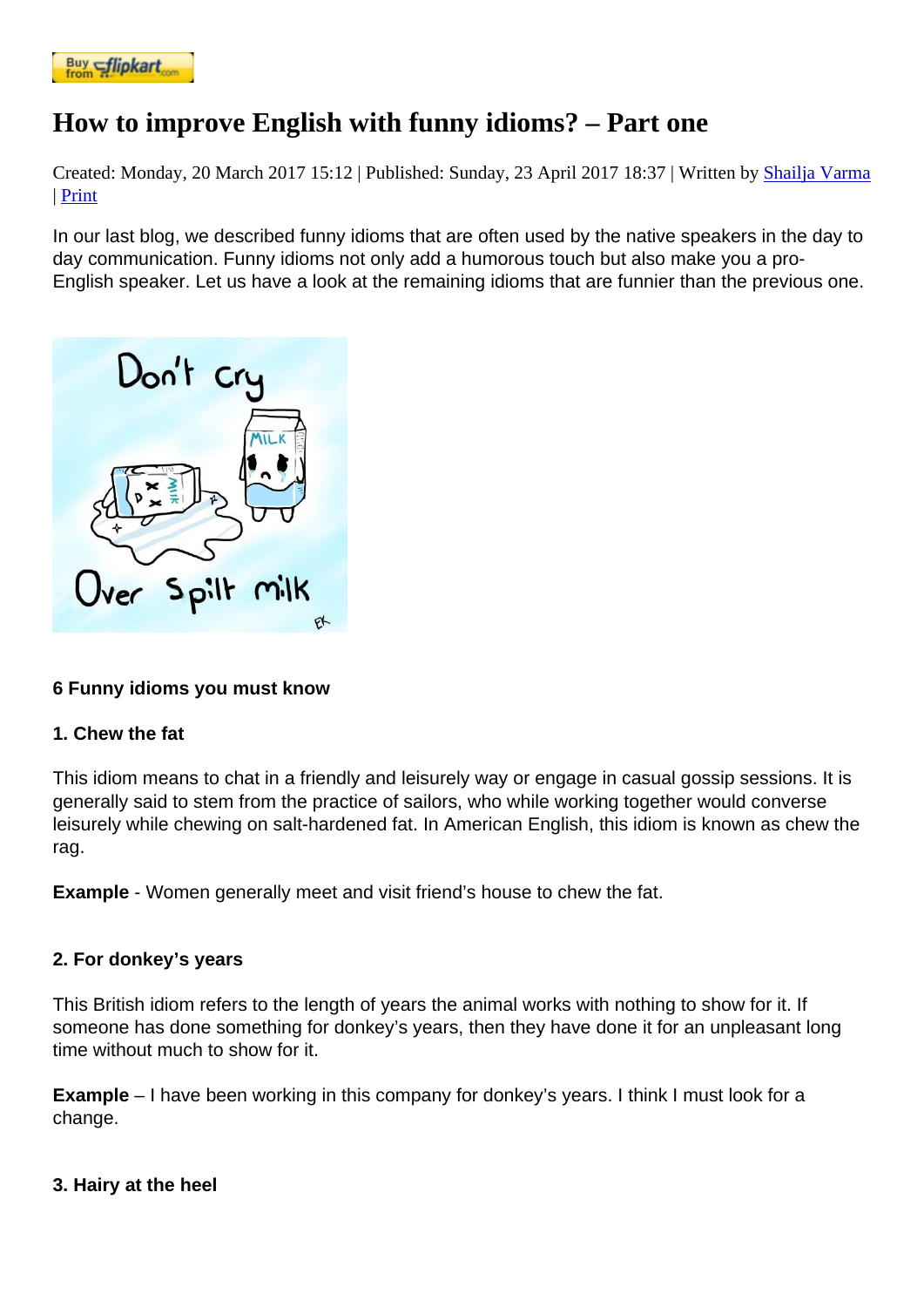Example - I don't know whether I like Kevin or not. After meeting him twice I feel he's a bit hairy at the heels.

## 4. Enough to cobble dogs with

This idiom means surplus of anything. The idiom becomes humorous when you consider a cobbler who repairs shoes. If a cobbler has enough leather to cobble an animal that has four feet, then that cobbler has a surplus.

Example – Don't worry. We have got enough beer to cobble dogs with.

## 5. Do a Devon Loch

If someone does a Devon Loch, they suddenly fail when everybody expects them to succeed or someone who collapses at the last minute when they were almost winning. This idiom is taken from Devon Loch, a racehorse that collapsed just before winning the line of the 1956 Grand National race in the UK.

Example - It was shocking how Mumbai Indians did a Devon Loch in the last minutes of the match against Chennai Super Kings.

#### 6. Cat got your tongue

This idiom reflects from the middle ages when witches were greatly feared. A witch's cat would steal the tongue of a person to prevent them from telling others.

Example - What's the matter? Cat got your tongue?

These are the remaining idioms which are funny and which will help improve your English. Regular practice and proper usage can improve your English communication skills like a native speaker.

#### About Eagetutor:

eAgeTutor.com is the premier online tutoring provider. eAge's world-class faculty and ace communication experts from around the globe help you to improve English in an all-round manner. Assignments and tasks based on a well-researched content developed by subject matter and industry experts can certainly [fetch the most desired r](http://www.eagetutor.com/)esults for improving spoken English skills. Overcoming limitations is just a click of mouse away in this age of effective and advance communication technology. For further information on online English speaking course or to experience the wonders of virtual classroom fix a demonstration session with our tutor. Please visit www.eagetutor.com.

- By Shailja Varma